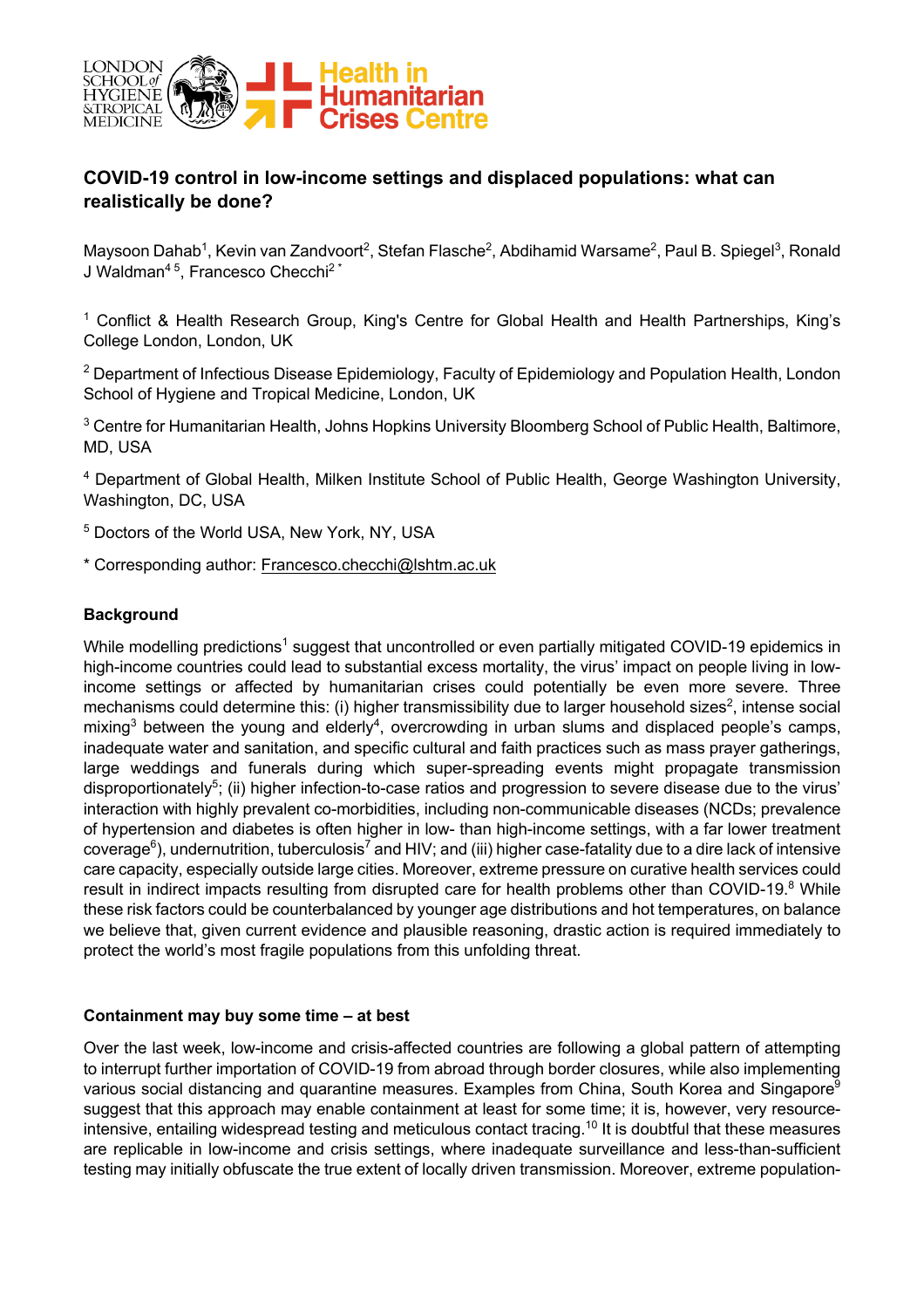

wide social distancing and travel restrictions, if sustained over a long period, could be very harmful for fragile, export-dependent economies and stretch livelihoods beyond people's coping ability, in turn disincentivising adherence to control measures. In short, a draconian containment strategy may be useful for a limited time to allow countries to better prepare, but risks failing beyond a horizon of weeks.

### **What can realistically be done?**

Of the three mechanisms we describe above, two (higher infection severity and case-fatality) appear less tractable for the time being. Some interventions could help and should be pursued quickly (e.g. maintaining NCD, TB and HIV case detection and treatment coverage; intermittent presumptive treatment to reduce other co-morbidities; freeing up health care capacity by postponing non-essential services). However, there appears to be little realistic prospect of scaling up intensive care to the levels required; isolation of cases in dedicated, but not high-intensity wards might offer neither clinical benefit nor meaningful transmission reductions, as most transmission would still be attributable<sup>11</sup> to low-risk infections<sup>12</sup> and the proportion of the infectiousness period spent pre-admission<sup>1314</sup>, e.g. among household members. Moreover, without sufficient training and infection control supplies, such facilities would pose a major threat to the health of clinicians, already a very scarce resource in most low-income and crisis settings.

By contrast, the mechanism of higher transmissibility appears more amenable to economically and socially feasible interventions, even in the most resource-constrained settings. Here too, however, a range of possible strategies may be considered. Even as containment measures are pursued, governments in resource constrained settings are already promoting population-wide social distancing measures. Realistically, to achieve sufficient impact these would require most non-essential workers to work from home or not at all, a strategy ill-suited to the economies and remote-working capability of low-income settings. Moreover, this must be sustained over a long period, until a vaccine, treatment or both are available at scale. We thus suggest that, where dispersive strategies targeting the general population are difficult to implement and/or cannot be sustained, leading to ongoing transmission among low-risk populations<sup>15,16</sup>, it will be more impactful and efficient to focus resources on protecting those most vulnerable.

#### **Shielding high-risk populations: general principles**

In Ebola epidemics, isolating the ill into a contaminated 'red zone' is mainly needed to protect the healthy. In COVID-19, this paradigm is upturned: from the perspective of at-risk groups, the red zone is everywhere, unless they can be shielded from transmission and cared for when isolating. While stressing that no single approach is likely to fit all low-income or crisis settings, we outline below a set of principles that, implemented together, could support the general aim of protecting those most vulnerable from infection by helping them to live safely, dignifiedly and separately from their families and neighbours for potentially an extended period of time, until COVID can be controlled or vaccine and treatment options become available.

# *Who should be shielded?*

Information so far suggests a rapid increase in COVID risk with age with a particularly high risk among people aged above 70 years and/or living with NCDs and other immuno-suppressing conditions<sup>17,18</sup>. In the absence of evidence to the contrary we suggest that in low-income or crisis-affected populations the highrisk definition could be extended to those aged 60 years or above (a more meaningful proxy of old age in countries that have not completed the epidemiologic and demographic transition). It should also consider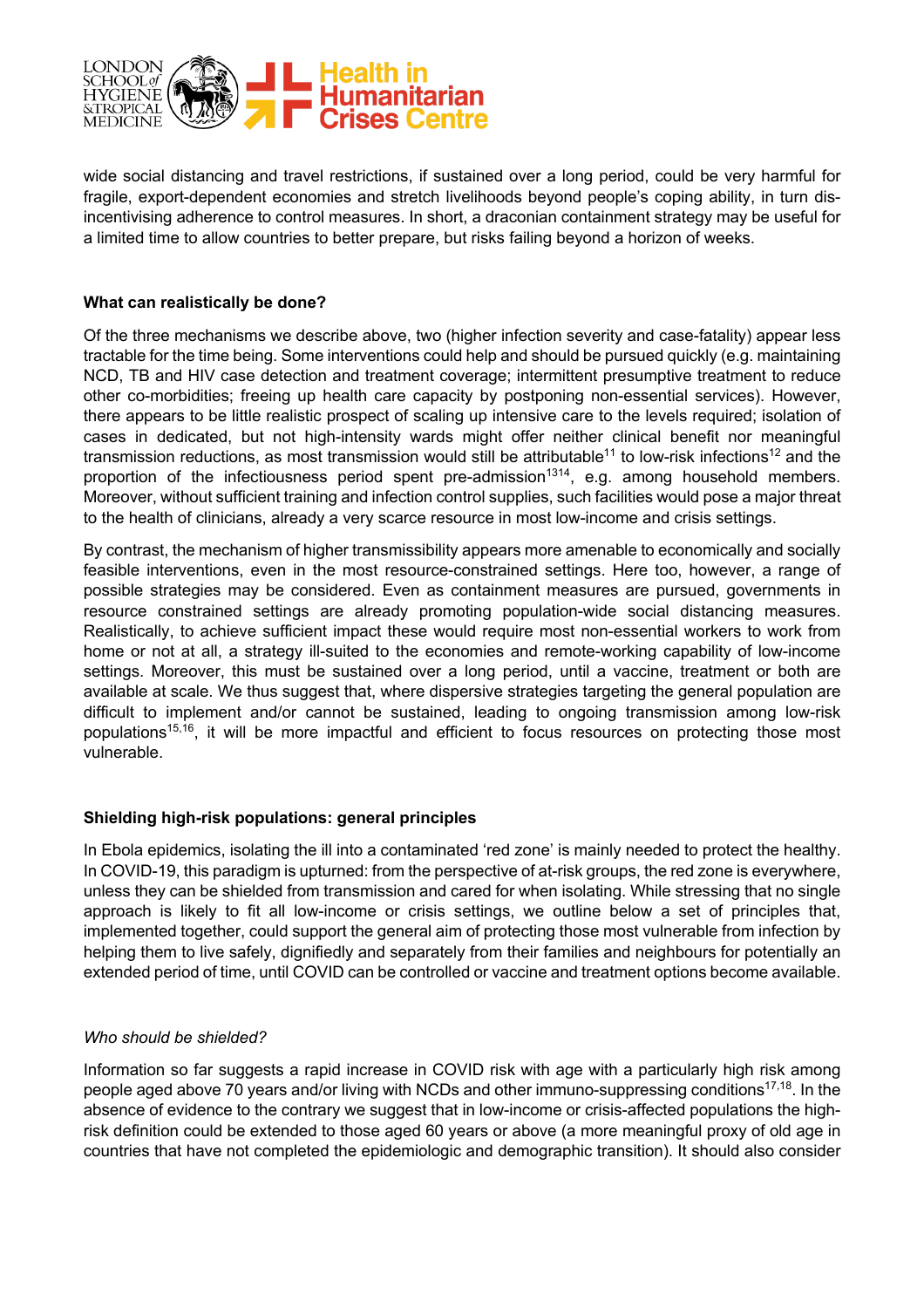

those living with TB or HIV, and malnourished adults. TB patients, however, would likely need dedicated isolation arrangements in order to avoid close-quarters TB transmission.

### *How should effective shielding be achieved?*

Table 1 suggests three options for housing high-risk community members into transmission-shielded arrangements, with their likely applicability to different settings. Under options 1 and 2, it may be assumed that healthier members of the high-risk group are able to care (e.g. bathe, feed) for those with disabilities; including low-risk carers (particularly those previously infected and thus probably immune) could also be an option. While an extreme option of resettling large numbers (e.g. many hundreds) of high-risk people in dedicated buildings or neighbourhoods might also be conceivable, we have discounted it due to likely high cost and the risk of large-scale harm if transmission is seeded within such a concentrated 'green zone'.

| <b>Option</b>                                    | <b>Description</b>                                                                                                                                                                                                                                              | <b>Applicability</b>                                                                                                                                         | <b>Notes</b>                                                                                                                                                                                                       |
|--------------------------------------------------|-----------------------------------------------------------------------------------------------------------------------------------------------------------------------------------------------------------------------------------------------------------------|--------------------------------------------------------------------------------------------------------------------------------------------------------------|--------------------------------------------------------------------------------------------------------------------------------------------------------------------------------------------------------------------|
| 1. Household-level<br>shielding                  | Each household<br>demarcates a room or<br>shelter for high-risk<br>members. If necessary,<br>a carer from the<br>household is isolated<br>with them.                                                                                                            | Settings with multi-<br>shelter compounds or<br>multi-room houses.                                                                                           | Likely preferable to<br>families with space<br>available but also more<br>likely to be 'leaky' if<br>isolation is not strictly<br>enforced.                                                                        |
| 2. Street- or extended<br>family-level shielding | Neighbouring<br>households (e.g. 5-10)<br>or members of an<br>extended family within<br>a defined geographic<br>locale (neighbourhood,<br>district) voluntarily<br>'house-swap' and<br>group their high-risk<br>members into<br>dedicated houses /<br>shelters. | All, but especially<br>urban settings.                                                                                                                       | Infection control and<br>social distancing<br>measures would also<br>have to be strictly<br>observed within each<br>green zone.                                                                                    |
| 3. Neighbourhood- or<br>sector-level isolation   | Sections of the<br>settlement are put<br>aside for groups of<br>high-risk people (e.g.<br>$50-100$ ).                                                                                                                                                           | Displaced persons' /<br>refugee camps, where<br>humanitarian actors<br>can provide supportive<br>services and smaller<br>scale isolation is not<br>possible. | Ideally located at the<br>periphery of camps to<br>facilitate such<br>measures.<br>Infection control and<br>social distancing<br>measures would also<br>have to be strictly<br>observed within each<br>green zone. |

Table 1. Options for housing high-risk persons into designated 'green zones'.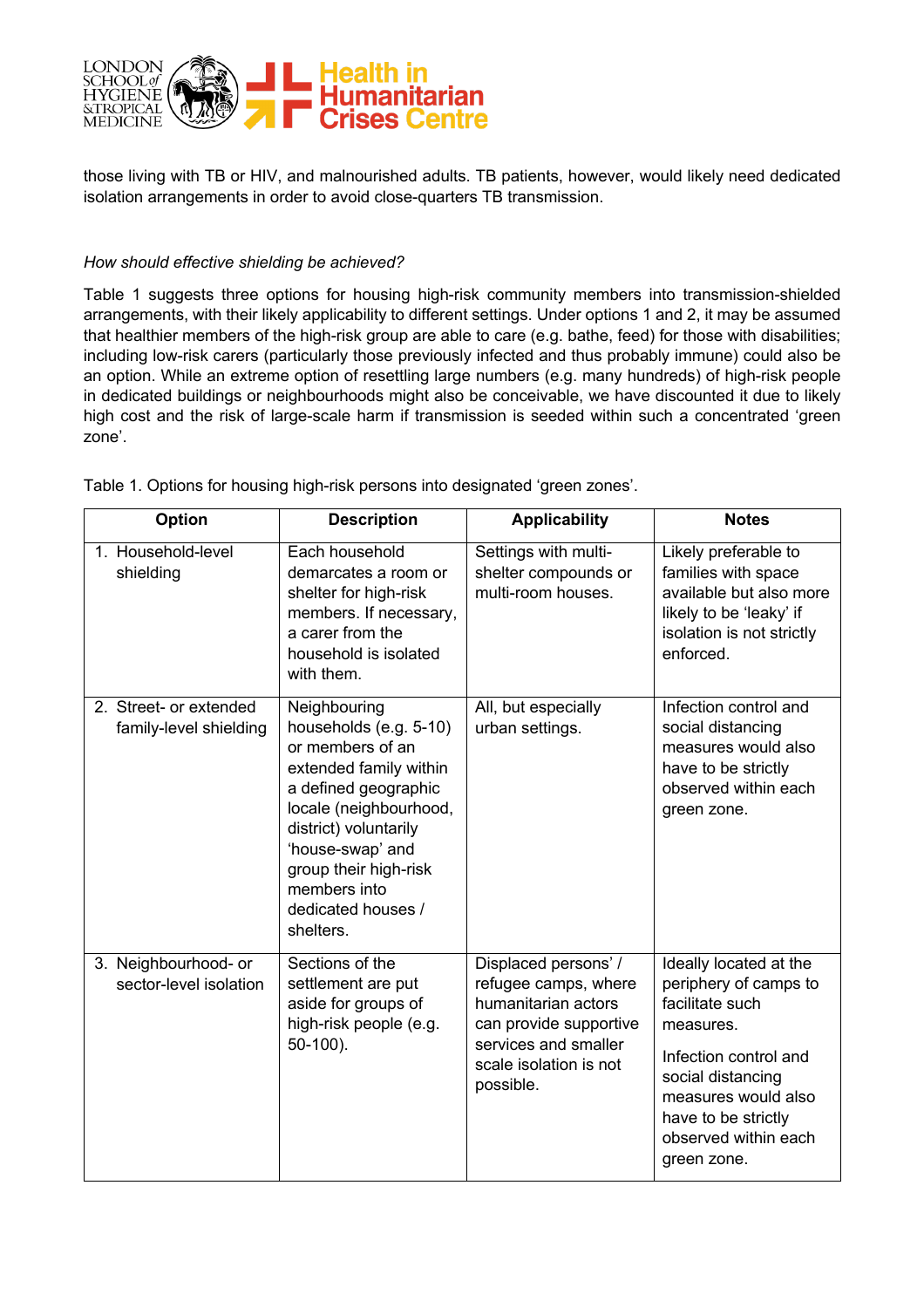

#### *Infection control*

Stringent but realistic infection control measures should accompany any of the options, as should some social distancing within the green zone, especially under option 3. To facilitate acceptability, the green zone's boundaries should probably remain virtual, but a single physical entry point, featuring handwashing facilities, should be established: food and other provisions should only be exchanged through this point. A meeting area where visitors can interact with loved ones at a safe distance or mobile, outpatient care can be provided could also be set up. Where resources allow, measures for transmission control within the green zone, including immediate isolation and testing of residents with symptoms consistent with COVID-19, should be added.

#### *Social acceptability and supportive services*

It is essential that such strategies are acceptable and well communicated to communities, and not perceived as an oppressive measure: indeed, their economic benefit rests on authorities or humanitarian coordination mechanisms relying on communities to rapidly and spontaneously self-organise along a set of epidemiologically sound principles. To this end, existing networks of community health workers, including Red Cross and Red Crescent volunteers, could be mobilised to set up local social care committees tasked with disseminating culturally appropriate information on behaviour change, facilitating a decision on which 'green zone' arrangement works best for the community, out of a discrete set of options; and coordinating provision of food and supplies to high-risk residents. Local and international development and humanitarian actors, whose support accounts for a substantial (or, in the case of most camps, total) share of public service delivery, could contribute meaningfully by supplying infection control supplies (e.g. soap and water), supporting livelihoods, enabling local care committees and providing or strengthening mobile, dedicated medical treatment.

#### *When to start isolating? When to stand down?*

Because of its short serial interval<sup>19</sup> and relatively high transmissibility, an uncontrolled COVID-19 epidemic would likely peak very rapidly<sup>20</sup> (e.g. within a few months of first importation). While control measures currently being rolled out might slow this progression, the weakness of surveillance systems and inevitable implementation delays suggests a pragmatic need to roll out the proposed approach now.

However, isolating at-risk people would be hard to maintain, and as such the strategy should be discontinued as soon as safe to do so. In the absence of widespread testing, serological surveys are key to provide robust information on the evolution of the epidemic; if these cannot be done with sufficient geographic resolution, some form of syndromic surveillance, with simple stand-down thresholds (e.g. a period with no suspected cases of COVID-19 within a given radius) could instead be adopted: this remains to be explored, as any syndromic approach is complicated by the high background of other respiratory infections. Alternatively, a cruder decision rule taken at whatever geographic level robust surveillance data are available may need to be applied.

# **Conclusion**

While the targeted approach we have outlined may only be one of several possible, we believe that it may offer a realistic solution for allocating scarce resources to maximise impact in settings where scaling up treatment significantly is unlikely to be an option. Detailed guidelines on the different elements of the approach need to be developed. Other feasible, high-yield interventions should be undertaken simultaneously, e.g. staying home if sick, limiting public transport use, reducing super-spreading events at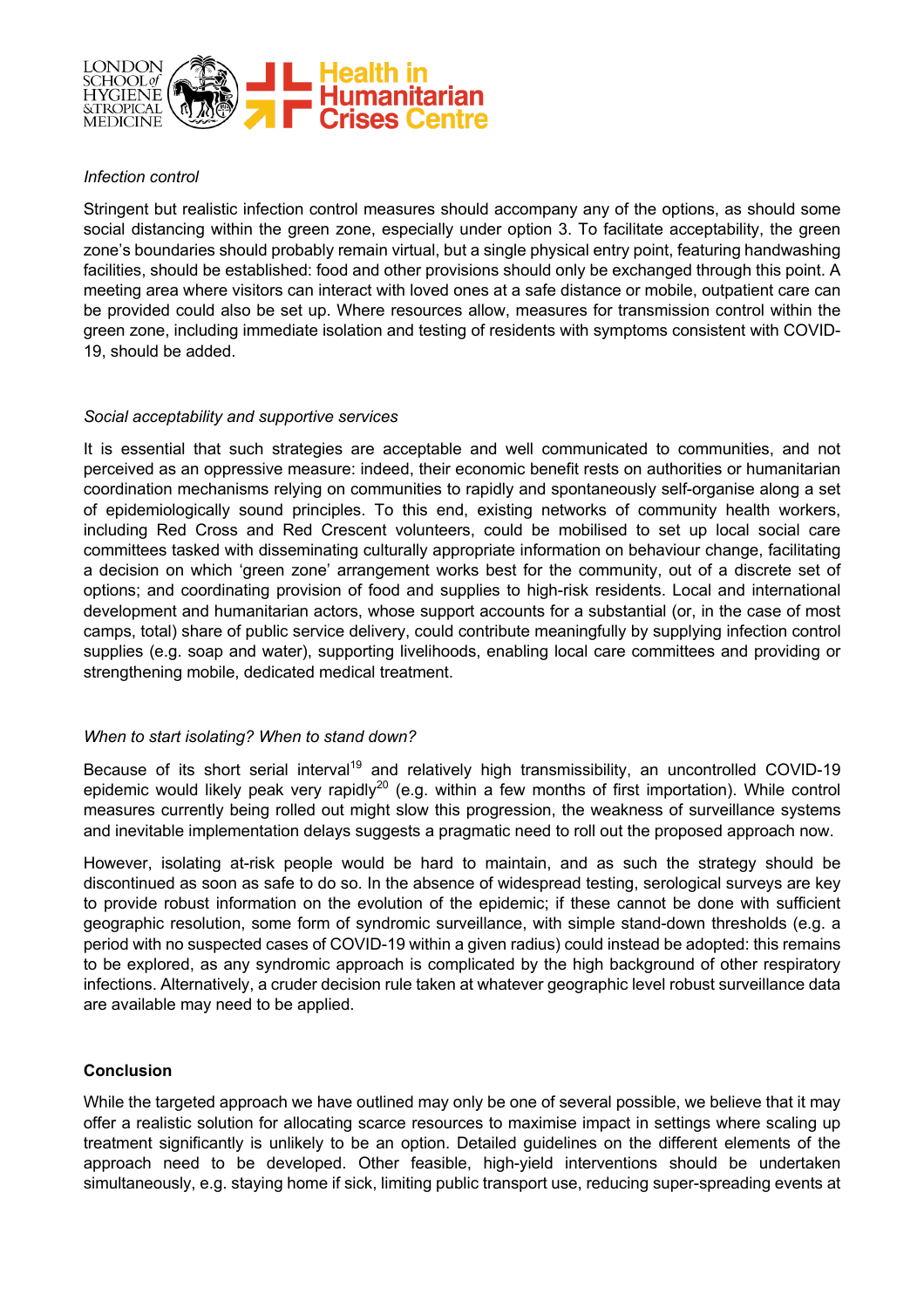

funerals or other mass gatherings, promoting hand-washing, soap distribution and/or at least maintaining treatment coverage for risk-factor co-morbidities. Clearly, any shielding strategy would need to be predicated on sound, locally informed behavioural science and monitored for effectiveness, e.g. by measuring transmission or mortality within isolation 'green zones' and evaluating its potential under realistic modelling assumptions.

Whenever vaccines or improved therapeutics for COVID-19 become available, these must be allocated equitably to low-income and crisis-affected populations. Until then, it is imperative that low-resource countries and humanitarian responses plan and roll out evidence-based, long-term strategies to mitigate their COVID-19 epidemics, starting now. Approaches such as containment of importation are likely to have exhausted their potential in the immediate future; not all interventions are of equal value, and the opportunity costs of emphasising one over the other should be considered. The price of inaction may be high. Sub-optimal, inefficient control interventions could however be just as costly.

#### **Acknowledgments**

FC is supported by UK Research and Innovation as part of the Global Challenges Research Fund, grant number ES/P010873/1. SF is supported by a Sir Henry Dale Fellowship jointly funded by the Wellcome Trust and the Royal Society (Grant number 208812/Z/17/Z). KvZ was supported by Elrha's Research for Health in Humanitarian Crises (R2HC) Programme, which aims to improve health outcomes by strengthening the evidence base for public health interventions in humanitarian crises. The R2HC programme is funded by the UK Government (DFID), the Wellcome Trust, and the UK National Institute for Health Research (NIHR).

#### **References**

- 1. Ferguson NM, Laydon D, Nedjati-Gilani G, Imai N, Ainslie K, Baguelin M, et al. Impact of nonpharmaceutical interventions (NPIs) to reduce COVID-19 mortality and healthcare demand. [cited 2020 Mar 18]; Available from: https://doi.org/10.25561/77482
- 2. House T, Keeling MJ. Household structure and infectious disease transmission. Epidemiol Infect [Internet]. 2009 May [cited 2020 Mar 18];137(5):654–61. Available from: http://www.ncbi.nlm.nih.gov/pubmed/18840319
- 3. Johnstone-Robertson SP, Mark D, Morrow C, Middelkoop K, Chiswell M, Aquino LDH, et al. Social mixing patterns within a South African township community: implications for respiratory disease transmission and control. Am J Epidemiol [Internet]. 2011 Dec 1 [cited 2020 Mar 18];174(11):1246–55. Available from: http://www.ncbi.nlm.nih.gov/pubmed/22071585
- 4. le Polain de Waroux O, Cohuet S, Ndazima D, Kucharski AJ, Juan-Giner A, Flasche S, et al. Characteristics of human encounters and social mixing patterns relevant to infectious diseases spread by close contact: A survey in Southwest Uganda. BMC Infect Dis [Internet]. 2018 Apr 11 [cited 2020 Mar 18];18(1):172. Available from: http://www.ncbi.nlm.nih.gov/pubmed/29642869
- 5. Wong G, Liu W, Liu Y, Zhou B, Bi Y, Gao GF. MERS, SARS, and Ebola: The Role of Super-Spreaders in Infectious Disease [Internet]. Vol. 18, Cell Host and Microbe. Cell Press; 2015 [cited 2020 Mar 18]. p. 398–401. Available from: http://www.ncbi.nlm.nih.gov/pubmed/26468744
- 6. Lancet Global Burden of Disease [Internet]. [cited 2020 Mar 18]. Available from: https://www.thelancet.com/gbd?source=post\_page--
- 7. Liu Y, Bi L, Chen Y, Wang Y, Fleming J, Yu Y, et al. Active or latent tuberculosis increases susceptibility to COVID-19 and disease severity. medRxiv. 2020 Mar 16;2020.03.10.20033795.